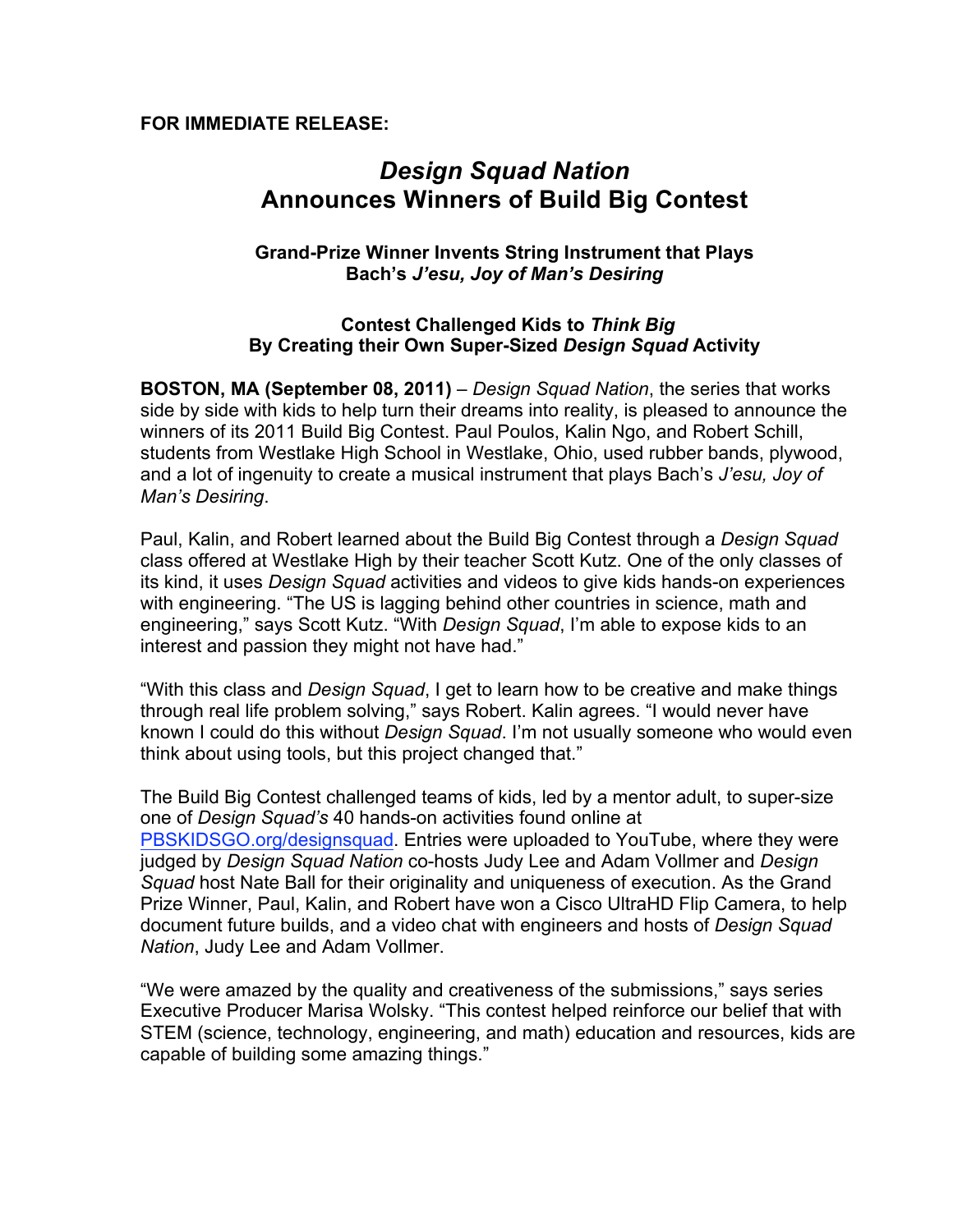In addition to the Grand Prize Winner, the judges also selected two runner-ups and nine finalists. Their entries included a solar powered hot tub, a bamboo boat, electromagnetic crane, and an entire living room made out of cardboard. All finalists have their creations featured on the Build Big Contest page, as well as *Design Squad*'s Facebook page www.Facebook.com/designsquadnation.

## **ABOUT** *DESIGN SQUAD NATION*

*Design Squad Nation* is a spin-off of *Design Squad* for 'tweens, teens, and familyviewing that airs on PBS KIDS GO!®. Over the course of 10 episodes, engineer cohosts Judy Lee and Adam Vollmer traveled across the country and around the world, working side by side with kids to turn their dreams into reality. *Design Squad Nation*  shows that engineering isn't about hiding away in some lab; it's about being active in the world, taking risks, collaborating with interesting people, and using science, math, and technology to solve real problems. *Design Squad Nation* takes a kid's passion and combines it with engineering to create an array of engineering feats—a cake that is part delicious, part electronic, part mad scientist for the cast party of *Young Frankenstein: The Musical*; a pedal-powered bike organ; a human-powered flying machine, and more. *Design Squad Nation* shows kids that if they can dream it, they can build it.

*Design Squad Nation* is produced by WGBH Boston. Major funding for *Design Squad Nation* is provided by the National Science Foundation. Series funding is provided by the National Aeronautics Space Administration (NASA), Northrop Grumman Foundation, and The Lemelson Foundation. Additional funding is provided by Noyce Foundation, United Engineering Foundation (ASCE, ASME, AIChE, IEEE, AIME), Motorola Foundation, and IEEE.

## **DESIGN SQUAD NATION ONLINE**

The *Design Squad Nation* website is a destination for creative 'tweens and teens, promoting the message: You are creative and can solve problems. You can make things that help people. We want you to join the *Design Squad Nation*. Let's dream big. Let's build something together. On the site, kids can work alongside co-hosts Judy Lee and Adam Vollmer, posting real-life solutions to real-life problems and responding to challenges from the show by sketching and building their own prototypes. The *Design Squad Nation* Blog features inspiring engineering and DIY content from across the Web, engaging with the *Design Squad Nation* community directly by including calls to action, how-to challenges, aspirational examples of kid-made content on the site, and first person video and messages from Judy and Adam—sharing both the fun and the failures that are a part of the design process. Already, more than 41,250 kids are engaged, actively creating and sharing content in our online community. *Design Squad Nation* invites the next generation of great thinkers to get involved at PBSKIDSGO.org/designsquadnation. Viewers also can follow *Design Squad Nation* on Facebook at http://www.facebook.com/DesignSquadNation and on Twitter at twitter.com/designsquad.

## **ABOUT WGBH BOSTON**